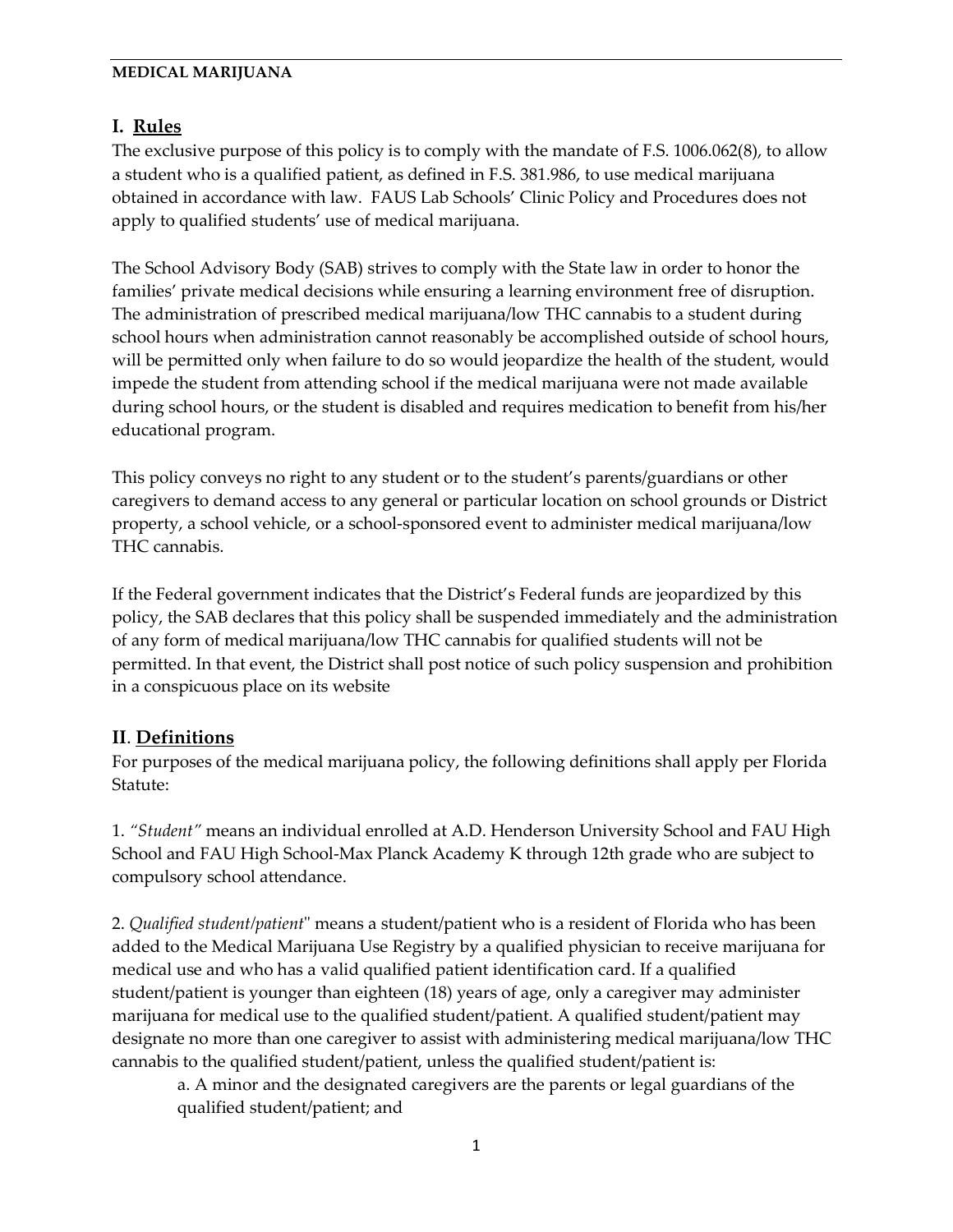b. An adult who has an intellectual or developmental disability that prevents the student/patient from being able to protect or care for himself/herself without the assistance or supervision and the designated caregivers are the parents or legal guardians of the qualified student/patient.

3. *"Primary caregiver" or "caregiver"* must be twenty-one (21) years of age or older, a resident of Florida, has agreed to assist with a qualified student/patient's medical use of marijuana, has a caregiver identification card issued by the Florida Department of Health, and meets the following requirements:

a. The caregiver agrees in writing to assist with a registered qualified student/patient's medical use of marijuana, is not currently serving as a primary caregiver for another qualifying patient, and is not the qualifying student/ patient's physician.

b. The caregiver is registered with the Florida Department of Health (FLDOH) Registry for medical marijuana/low THC cannabis use and meets all of the requirements.

c. The caregiver has been designated as a primary caregiver on the qualifying student/patient's FLDOH application.

d. The caregiver is registered in the medical marijuana use registry for no more than one (1) qualified student/patient unless:

i. The caregiver is a parent/guardian of more than one (1) minor who is a qualified student/patient; or

ii. The caregiver is a parent/guardian of more than one (1) adult who is a qualified student/patient and who has an intellectual or developmental disability that prevents the student/patient from being able to protect or care for himself/herself without assistance or supervision.

4*."Designated location"* means a location identified in writing by the school administration in its sole discretion.

5.*"Permissible forms of medical marijuana/low THC/cannabinoid products"* means, nonsmokeable/non-inhalable products such as oils, tinctures, edible products or lotions that can be administered and fully absorbed in a short period of time.

6.*"Medical Marijuana"* means that all parts of any plant of the genus Cannabis, whether growing or not; the seeds thereof; the resin extracted from any part of the plant; and every compound, manufacture, salt, derivative, mixture, or preparation of the plant or its seeds or resin, including low-THC cannabis dispensed from a medical marijuana treatment center for medical use by a qualified patient.

7*."Low-THC Cannabis"* means a plant of the genus Cannabis, the dried flowers of which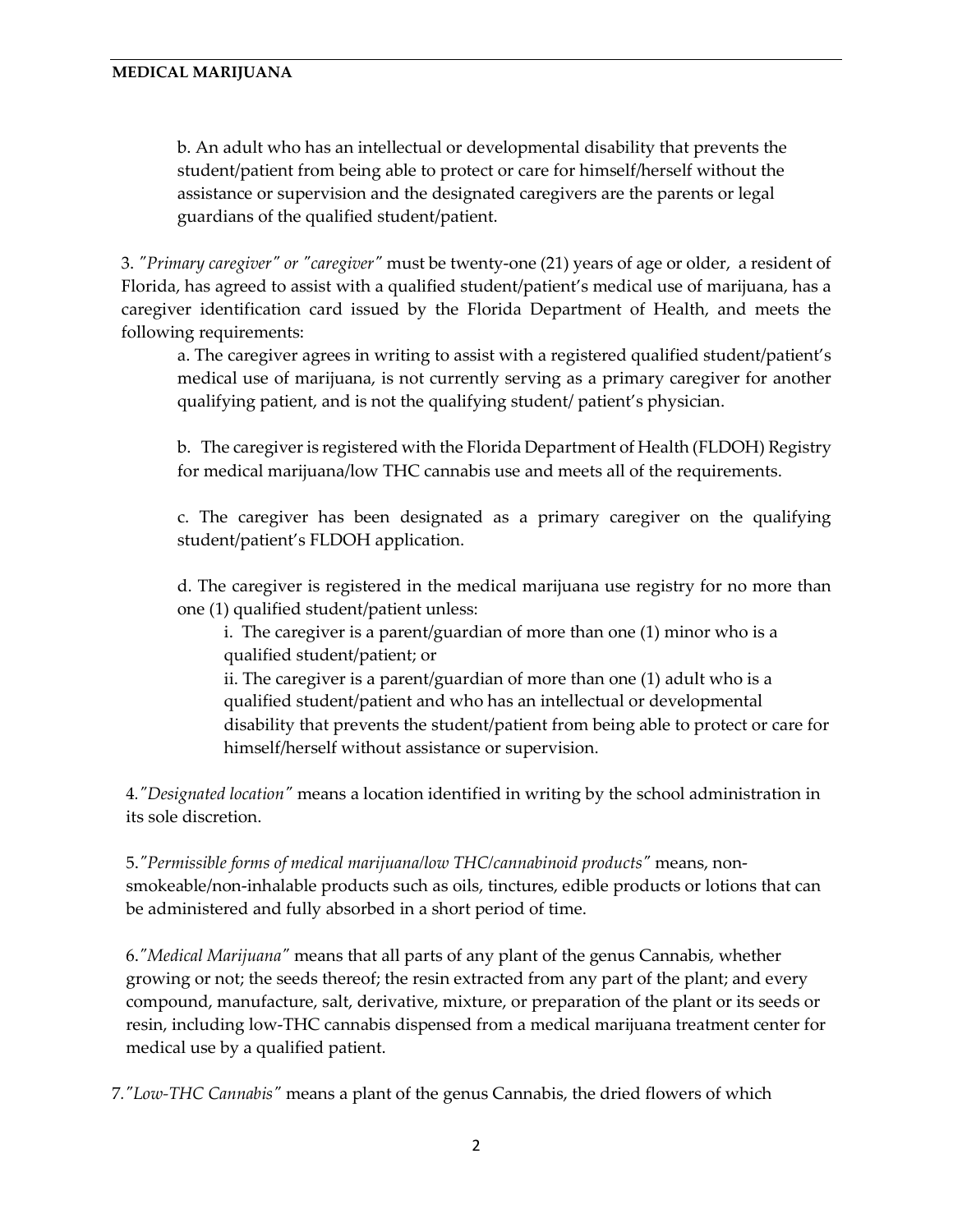contain 0.8% or less of tetrahydrocannabinol and more than ten percent (10%) of cannabinol weight for weight; the seeds thereof; the resin extracted from any part of such plant; or any compound, manufacture, salt, derivative, mixture, or preparation of such plant or its seeds or resin that is dispensed from a medical marijuana treatment center.

8*."Prohibited forms of medical marijuana/cannabinoid products"* means any smokeable, vapors, patches, and any other forms of administration that provide continuous delivery of medical marijuana/low THC cannabis to a qualified student/patient while at school shall not be permissible.

9*."Smoking"* means burning or igniting a substance and inhaling the smoke. Any form of smokeable medical marijuana/low THC/cannabinoid products is prohibited on school grounds or District property, a school vehicle, or school-sponsored event.

# **III. Administration of Medical Marijuana/Low THC Cannabis to Qualified Student/Patients on School District Property**

A. Administration of Medical Marijuana/Low THC Cannabis Use at School

1. School site staff, school nurses, health care professionals, other contracted health care personnel or school administration are not allowed to administer, store/hold or transport the medical marijuana/low THC cannabis in any form.

2. The primary caregiver is responsible for safely administering and transporting the medication/treatment to and from school each day. An *Authorization for Medical Marijuana/Low THC Cannabis Use for A Qualified Student/Patient at School Form* must be completed by the qualified physician for all medication/treatments that a primary caregiver will be administering to their child during the school day.

3. The school administration, in its sole discretion, will determine the location for the permissible form of administration of the medical marijuana/low THC cannabis that does not create a risk of disruption to the educational environment or exposure to other students.

4. The school administration will prepare, with input from the qualified student's primary caregiver, a written medical marijuana/low THC cannabis implementation plan that identifies the form, designated location(s), and any protocol regarding the administration of a permissible form of medical marijuana/low THC cannabis to the qualified student/patient. The Principal/Director, the qualified student/patient, the qualified student/patient's parent/guardian, and the primary caregiver shall sign the plan.

Only medication in its original container labeled with the date, the qualifying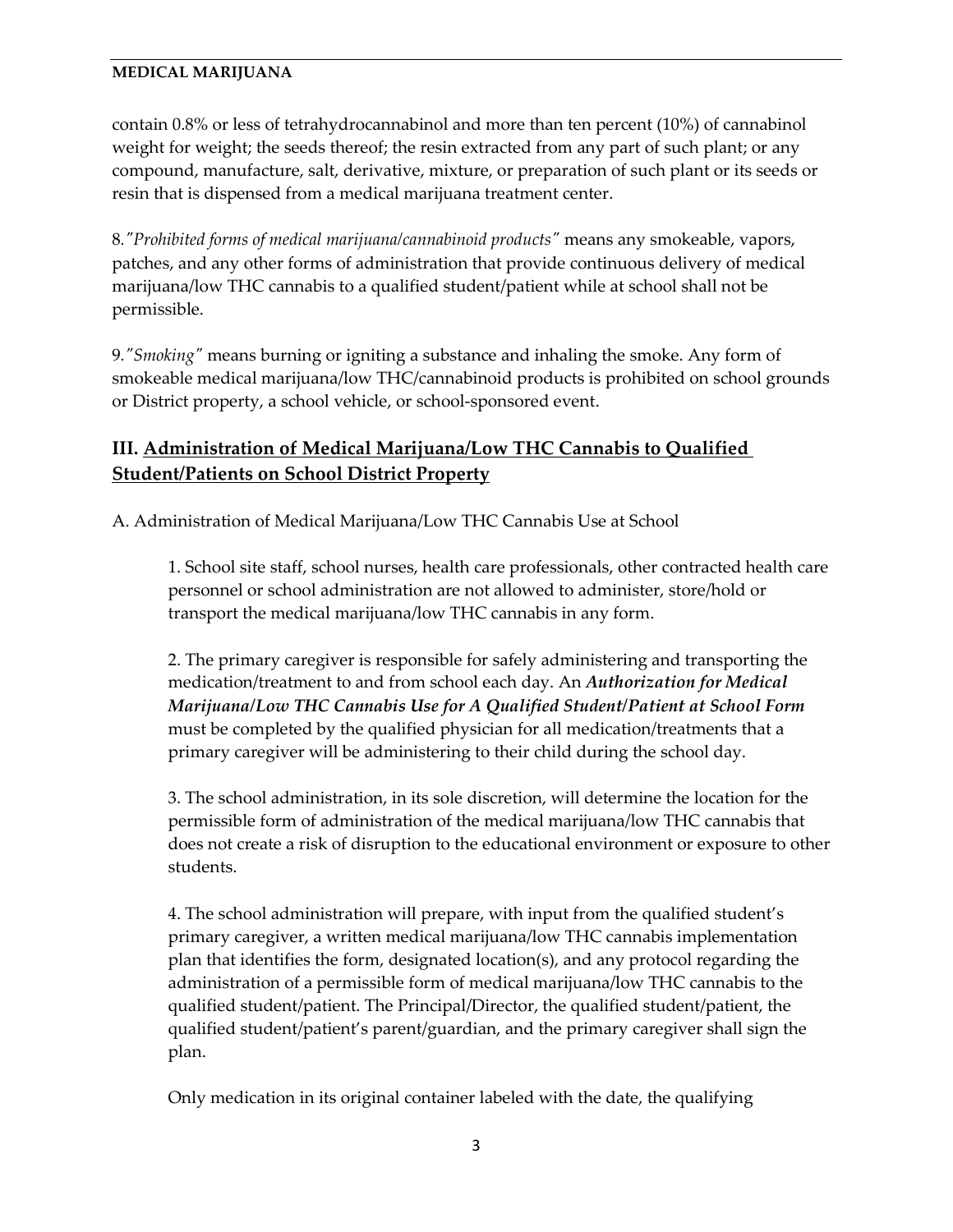student/patient's name, and the exact dosage and route will be allowed to be administered during school hours. A designated school representative will complete a medication log each time medical marijuana is administered to a student/patient.

## **B. Request by the Parent/Guardian for Authorization for the Use of Medical Marijuana/Low THC Cannabis to be Administered at School**

1. The parent/guardian of a qualifying student requesting the administration of medical marijuana/low THC cannabis to the student at school must submit an **Authorization for Medical Marijuana/Low THC Cannabis Use for A Qualified Student/Patient at School Form** completed by the qualified physician.

2. Qualified students who require the use of medical marijuana/low THC cannabis for a medical condition while at school may receive the medical marijuana/low THC cannabis administered by their primary caregiver as ordered by the qualified physician on school grounds. The location on school grounds where the medical marijuana/low THC cannabis will be administered will be designated by the school administration.

### **C. Responsibilities of the Parent/Caregiver**

1. Require that the qualified student/patient caregiver shall be responsible for providing the permissible form of medical marijuana/low THC cannabis to be administered to the qualified student. A parent/guardian of a qualifying student/patient requesting the administration of medical marijuana /low THC cannabis to the qualified student/patient while on school grounds, must submit a written request to the Principal/Director at least five (5) days in advance, excluding weekends and holidays, and requesting for the authorization to administer medical marijuana/low THC cannabis pursuant to the policy.

2. The parent/guardian must provide the Principal/Director with a copy of the current Department of Health Registry Identification Card for the qualifying student/patient and the primary caregiver, and a valid form of picture ID.

3. The qualified student/patient's parent/guardian must provide the school, with an **Authorization for Medical Marijuana/Low THC Cannabis Use for A Qualified Student/Patient at School Form** completed by the qualifying physician and signed by the parent/ guardian. The form must identify the primary caregiver for the administration of medical marijuana/low THC cannabis to the qualified student/patient during the school day and acknowledge that a primary caregiver will be administering the medical marijuana/low THC cannabis. A new form must be completed and submitted to the school Principal/Director every school year, and when there are any changes to the medication and the type of preparation.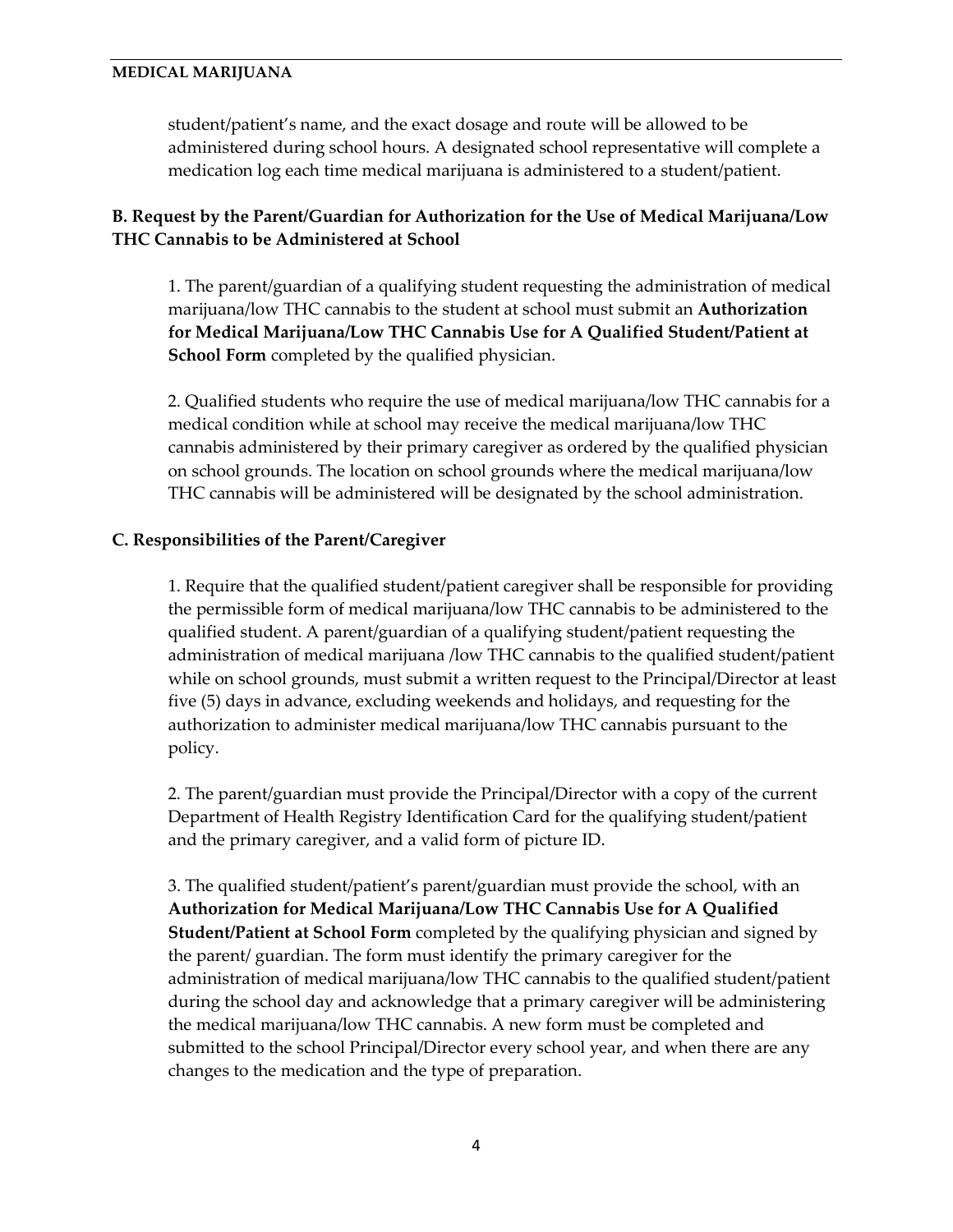4. The **Authorization for Medical Marijuana/Low THC Cannabis Use for A Qualified Student/Patient at School Form** must include the name of the medication, the dosage and route, and time to be administered, possible side effects and any special instructions regarding the medication.

### **D. Responsibilities of the Principal/Director & School Administration**

1. Upon review and approval of the documentation submitted by the primary caregiver, the Principal/Director will:

a. Coordinate the development of the District's Implementation Plan for Medical Marijuana/Low THC Cannabis Use for Qualified Student/Patients at School. The plan includes the following information:

- i. The specific location;
- ii. Time(s) where the primary caregiver shall report to administer the medical marijuana; and

iii. School staff member(s) who the parent/primary caregiver must coordinate with at the school for administration of the medical marijuana/low THC cannabis to the qualifying student.

b. Provide the primary caregiver with a copy of this policy and review the procedures for the administration of medical marijuana/low THC cannabis at school with primary caregiver.

2. Report any incidence of student/parent/caregiver dispensation of substances other than the permissible forms of medical marijuana/low THC cannabis as specified on the **Authorization for Medical Marijuana/Low THC Cannabis Use for A Qualified Student/Patient at School Form**, signed by the primary caregiver and qualifying physician and take action in accordance with Code of Student Conduct and Discipline Matrix policies.

### **E. Consequences of Policy Violation**

1. Permission to administer medical marijuana/low THC cannabis to a qualified student/patient may be revoked if the qualified student/patient or the student/patient's caregiver violates this policy or demonstrates an inability to responsibly follow this policy's parameters.

2. At no time shall the qualifying student/patient have the medical marijuana/low THC cannabis in their possession, except during the administration process, through dispensation by the designated primary caregiver in accordance with this policy.

3. Consequences for sale/attempted or sale/transmittal of any medical marijuana/low THC cannabis products or low THC cannabis, or substances held out and represented